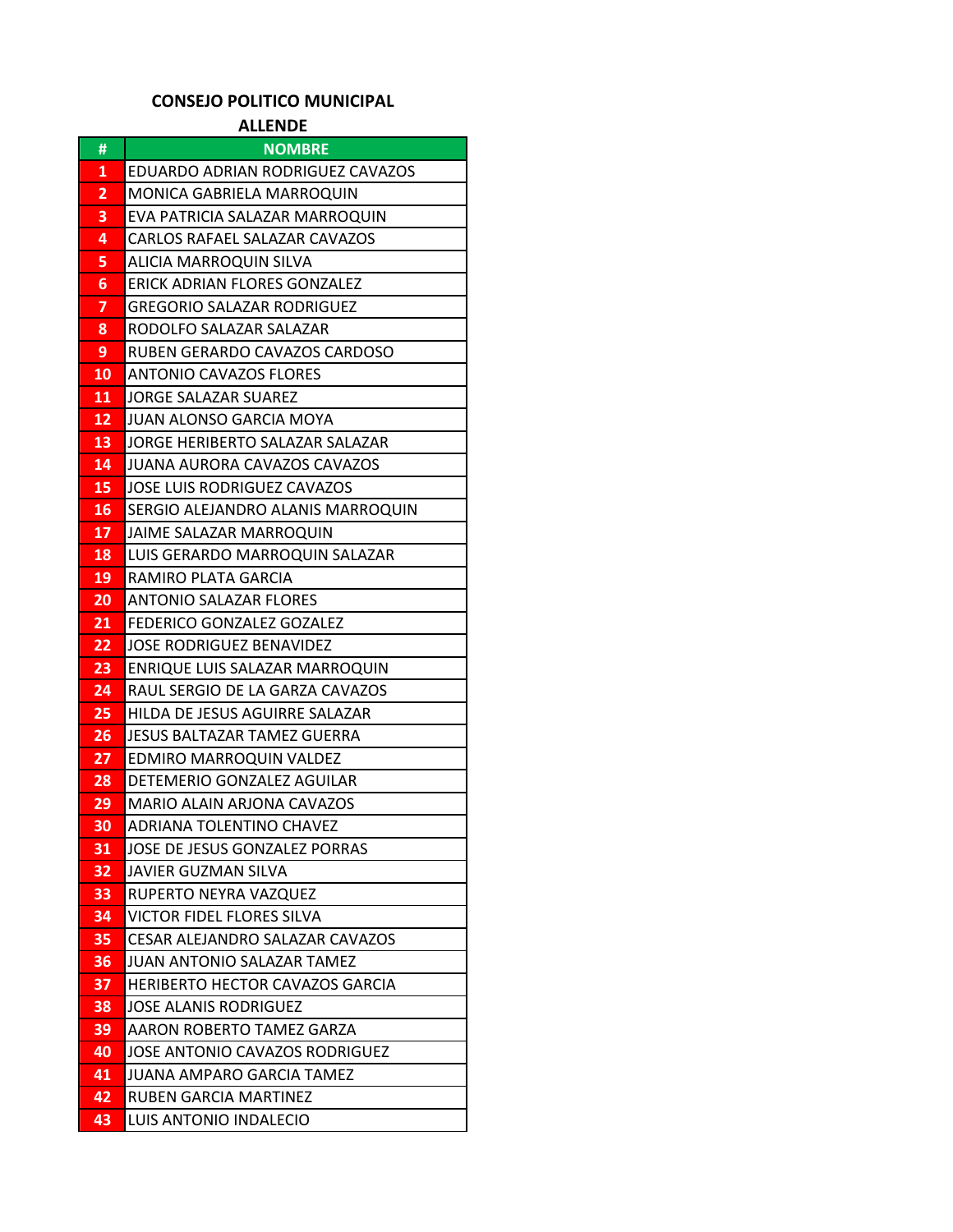| 44       | PORFIRIO GONZALEZ FERNANDEZ                                       |
|----------|-------------------------------------------------------------------|
| 45       | JUAN CECILIO GUZMAN                                               |
| 46       | <b>MARIA ESTHER GUERRERO FLORES</b>                               |
| 47       | EULALIO GUADALUPE GARZA AGUIRRE                                   |
| 48       | JUAN N GARCIA TREVIÑO                                             |
| 49       | <b>GILBERTO MARTINEZ RODRIGUEZ</b>                                |
| 50       | RUBEN ALVARADO REYES                                              |
| 51       | ELIAS GARZA SILVA                                                 |
| 52       | CARLOS FORTINO DE LA GARZA                                        |
| 53       | CARLOS ERASMO SALAZAR SALAZAR                                     |
| 54       | ESTEBAN ARMANDO CAVAZOS LEAL                                      |
| 55       | JUVENTINO ALANIS SALAZAR                                          |
| 56       | ALBERTO FRANCISCO ALANIS MARROQUIN                                |
| 57       | <b>GERARDO JAVIER GUZMAN TAMEZ</b>                                |
| 58       | JOSE GONZALO GARCIA MARTINEZ                                      |
| 59       | <b>JESUS ESPRONCEDA CAVAZOS</b>                                   |
| 60       | <b>AURELIO ANIEL SALAZAR</b>                                      |
| 61       | OSCAR JAVIER SALAZAR RODRIGUEZ                                    |
| 62       | RAUK EDMUNDO LEAL PERALES                                         |
| 63       | <b>BAUDELIO FLORES AGUIRRE</b>                                    |
| 64       | <b>CIRD CARLOS RODRIGUEZ</b>                                      |
| 65       | VERONICA ESTHELA TAMEZ GUERRA                                     |
| 66       | NELSON ERICK CAVAZOS GARCIA                                       |
| 67       | <b>CESAR SANDOVAL LEAL</b>                                        |
| 68       | <b>SERGIO MARTINEZ</b>                                            |
| 69       | PATRICIA ELNA MUÑOS ZAVALA                                        |
| 70       | MARIA ELNA CAVAZOS CARDOZA                                        |
| 71       | <b>JUAN CARLOS CANTU TAMEZ</b>                                    |
| 72       | IVONEE AZALIA GARCIA AGUIRRE                                      |
| 73       | RAMON GARZA CHAVEZ                                                |
| 74       | YOANDA GONZALEZ AGULAR                                            |
| 75       | MARTHA ELVA RAMIREZ FLORES                                        |
| 76       | ADRIANA REYNA ALANIS                                              |
| 77_      | PETRA AGUILAR GUERRERO                                            |
| 78       | LUIS ENRIQUE SANTILLAN CHAVEZ<br>JOSE MANUEL SANTILLAN CHAVEZ     |
| 79<br>80 |                                                                   |
|          | MARTIN ALEJANDRO GONZALEZ AGUILAR<br><b>JOSE LUIS GARZA SAENZ</b> |
| 81<br>82 | SONIA ISABEL AGUIRRE GARZA                                        |
| 83       | MARIA GUADALUPE GARZA BERNAL                                      |
| 84       | MARIA CRISTINA NUÑEZ REYES                                        |
| 85       | ADRIAN SALVADOR SUAREZ PEREZ                                      |
| 86       | PEDRIO FLORES DE LA CERDA                                         |
| 87       | FIDEL ALEJANDRO AGUIRRE GARZA                                     |
| 88       | YULIANA RODRIGUEZ SANTILLAN                                       |
| 89       | <b>RENE GARCIA GARZA</b>                                          |
| 90       | JOSE LEANDRO CANTU CANTU                                          |
|          |                                                                   |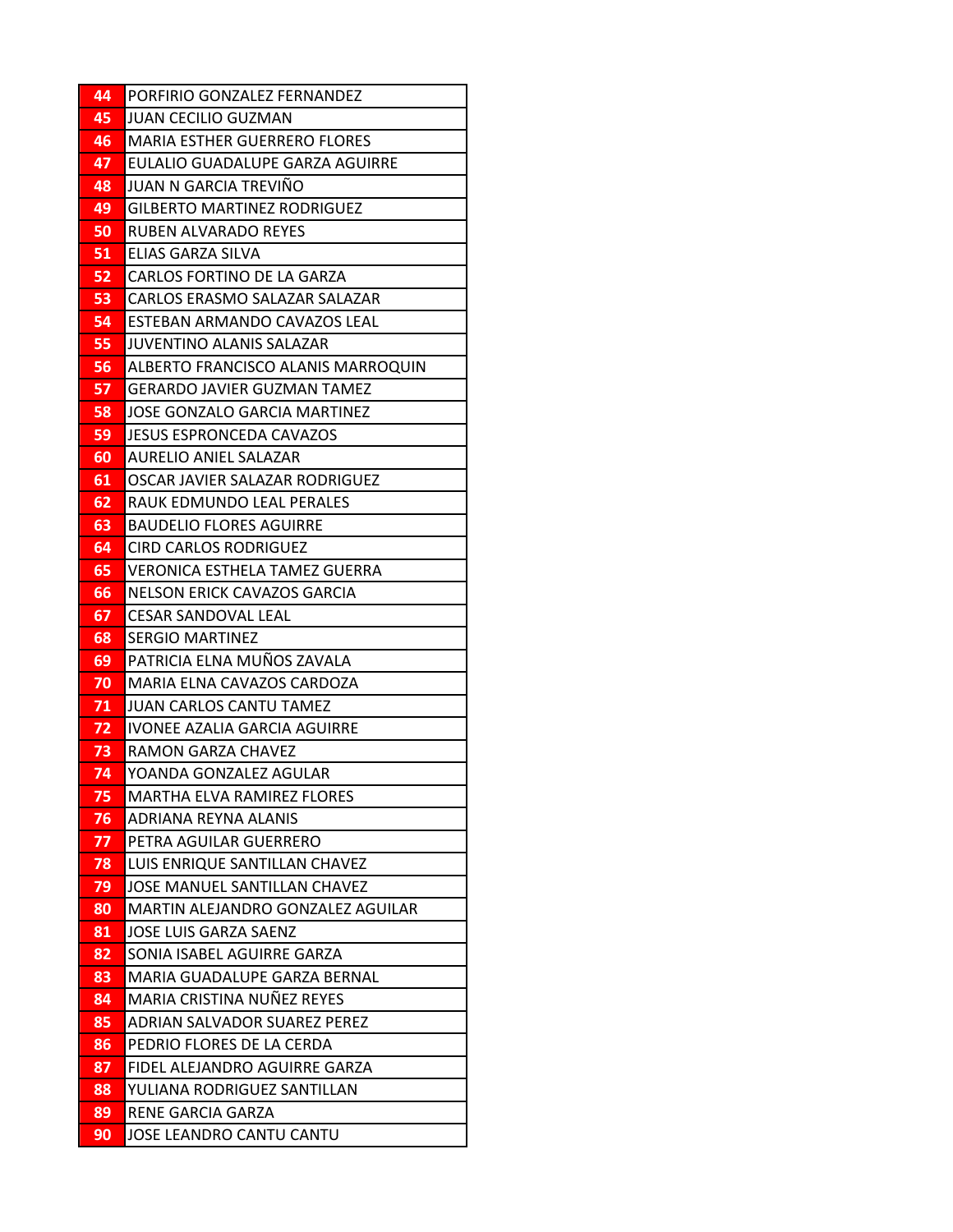| 91         | <b>FABIAN CAVAZOS MARROQUIN</b>                     |
|------------|-----------------------------------------------------|
| 92         | <b>GLAFIRO RODRIGUEZ CAVAZOS</b>                    |
| 93         | SERGIO TAMEZ FIDALGO                                |
| 94         | ALEJANDRO CAVAZOS RODRIGUEZ                         |
| 95         | REN FABRICO AGUIRRE FLORES                          |
| 96         | NOE MARROQUIN SALAZAR                               |
| 97         | MARIO ALBERTO ALANIS ALANIS                         |
| 98         | <b>JOSE LEONOR MARTINEZ TELLO</b>                   |
| 99         | LUIS GUZMAN ROJAS                                   |
| 100        | HECTOR MANUEL SALAZAR GUZMAN                        |
| <b>101</b> | JORGE LUIS ROJAS CAVAZOS                            |
| 102        | IMARIO ALBERTO VILLALON SALAZAR                     |
| 103        | <b>HERIBERTO ANGEL CAVAZOS MORALES</b>              |
| 104        | AGUTIN MARIO GARZA LEAL                             |
| 105        | LEANDRO CANTU CANTU                                 |
| 106        | RODRIGO AGUIRRE LOPEZ                               |
| 107        | <b>JUAN GABRIEL SANCHEZ</b>                         |
| 108        | ARMANDO HERRERA HERNABDEZ                           |
| 109        | DANIEL TAMEZ SILVA                                  |
| <b>110</b> | <b>ABEL RODRIGUEZ GOMEZ</b>                         |
| 111        | <b>GERARDO BAUTISTA SALAZAR</b>                     |
| 112        | LUIS RODRIGUEZ GUZMAN                               |
| 113        | ANGEL ISRAEL GARZA LEAL                             |
| 114        | LUIS CAVAZOS CAVAZOS                                |
| 115        | RAU DE LA GARZA VILLARREAL                          |
| 116        | ROBERTO GUZMAN MOYA                                 |
| 117        | <b>BRAYAN GONZALEZ RODRIGUEZ</b>                    |
| 118        | JUAN CARLOS CANTU TAMEZ                             |
| 119        | <b>ALBERTO ALANIS BAKER</b>                         |
| 120        | RAMON SILVA SALDIVAR                                |
| 121        | <b>FERNANDO ALANIS BAKER</b>                        |
| 122<br>123 | CINTHIA SOFIA AGUIRRE JIMENEZ                       |
| 124        | DIANA KAREN SALAZAR CAVAZOS<br>DAYANA GONZALEZ CANO |
| 125        | <b>KAREN AGUIRRE JIMENEZ</b>                        |
| 126        | MONICA ALEJANDRA GARCIA GARZA                       |
| 127        | ANDREA MARTINEZ MORENO                              |
| 128        | <b>GABRIELA CASAS VARGAS</b>                        |
| 129        | DANIA SALAS MUÑOS                                   |
| 130        | KARINA GUZMAN SILVA                                 |
| 131        | JOSE MANUEL SILVA CAVAZOS                           |
| 132        | SERGIO ALEJANDRO MARTINEZ MONTALVO                  |
| 133        | <b>NOE MARTINEZ ALANIS</b>                          |
| 134        | NOE ANTONIO MARTINEZ LEAL                           |
| 135        | REGINALDO AZAGITA                                   |
| 136        | ELIDO CAVAZOS ALANIS                                |
| 137        | JUVENTINO GARZA SILVA                               |
|            |                                                     |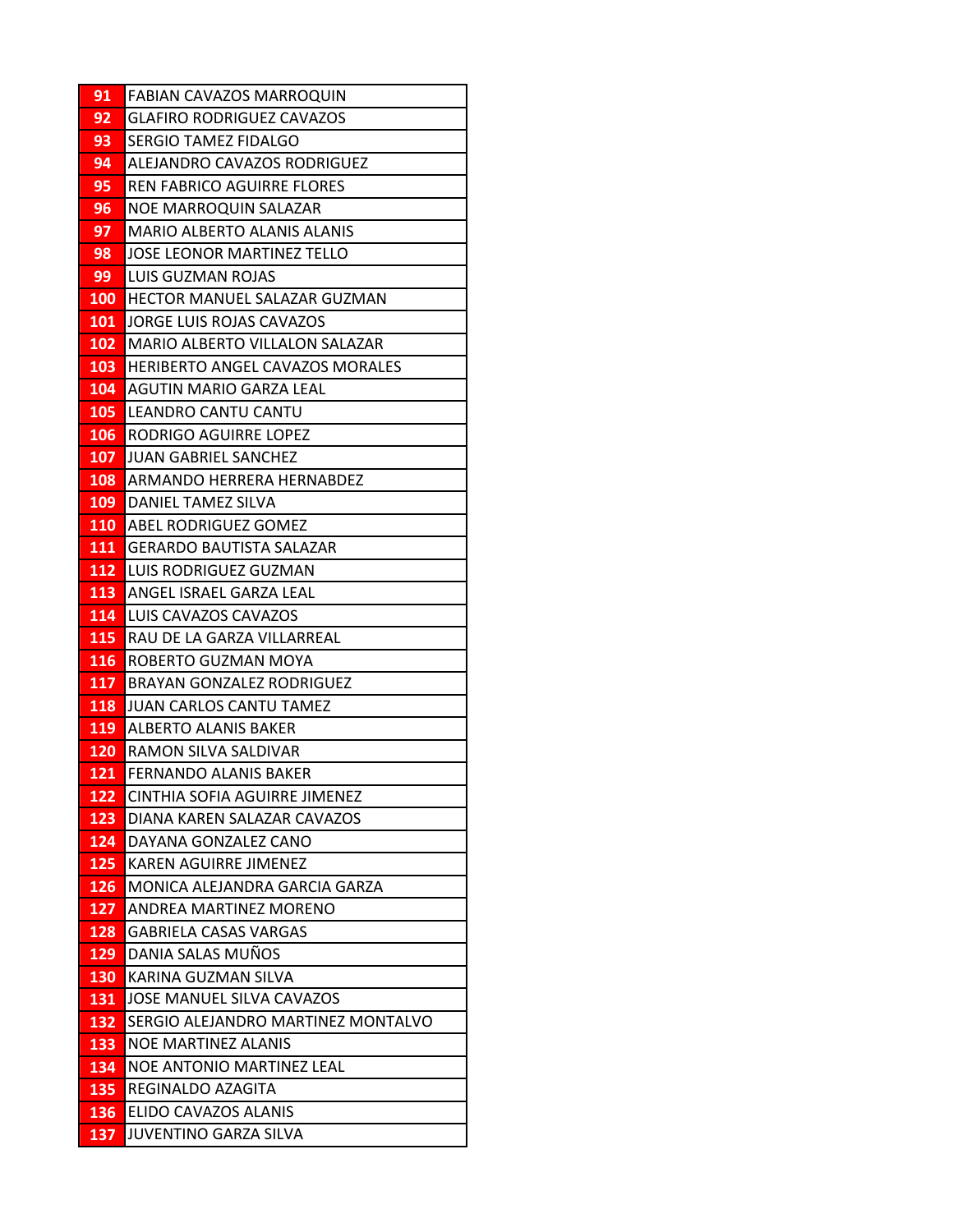| 138        | <b>RENATO SALAZAR FLORES</b>                                 |
|------------|--------------------------------------------------------------|
| 139        | JOSE GERARDO MARTINEZ RODRIGUEZ                              |
| 140        | ROBERTO ANTONIO GONZALEZ AGUILAR                             |
| 141        | <b>GILBERTO CARDOSO RODRIGUEZ</b>                            |
| 142        | OSCAR SANCHEZ HEREDIA                                        |
| 143        | ANDRES OLVEDA TAMEZ                                          |
| 144        | JUAN LUIS LUNA HERNANDEZ                                     |
| 145        | EDELMIRO TAMEZ BELTRAN                                       |
| 146        | RICARDO RODRIGUEZ SANTILLAN                                  |
| 147        | RUBEN SALAZAR CAVAZOS                                        |
| 148        | <b>MANUEL ELEUTERIO RODRIGUEZ</b>                            |
| 149        | LUIS FLORES CARRANCO                                         |
| 150        | <b>OMAR GARZA PUENTE</b>                                     |
| 151        | FELIPE DE JESUS MARROQUIN SALAZAR                            |
| 152        | ROBERTO EDGAR FLORES AGUIRRE                                 |
| 153        | JUAN ALEJANDRO ALVARADO RODRIGUEZ                            |
| 154        | JUAN MANUEL MARROQUIN SALAZAR                                |
| 155        | JUAN RUBEN SALAZAR TAMEZ                                     |
| 156        | JOSE ROBERTO RIVERA SILVA                                    |
| 157        | JUVENTINO ENRIQUE MARTINEZ OCAÑAS                            |
| 158        | VICTOR ARMANDO HERRERA GARCIA                                |
| 159        | <b>OCTAVIO ROJAS VARGAS</b>                                  |
| <b>160</b> | RAMON BAUDILIO CAVAZOS                                       |
| 161        | MANUEL ANGEL VILLALON SALAZAR                                |
| 162        | ALBERTO ALVARADO RODRIGUEZ                                   |
| 163        | <b>HECTOR HUGO MARTINEZ MORALES</b>                          |
| 164        | <b>GERARDO FELIPE SALAZAR SALAZAR</b>                        |
| 165        | HUGO DE JESUS VALERO CAVAZOS                                 |
| 166        | ADOLFO CESAR LEAL RODRIGUEZ                                  |
| 167        | <b>HIRAM TAMEZ GUERRA</b>                                    |
| 168        | VICTOR MANUEL VILLALON CAVAZOS                               |
| 169        | JORGE CESAR GUZMAN GARCIA                                    |
| 170        | VICTOR RUBEN RODRIGUEZ RODRIGUEZ                             |
| 171        | LUIS ARMANDO CAVAZOS GARCIA                                  |
| 172        | <b>ROBERTO FLORES FLORES</b>                                 |
| 173        | OVIDIO EDUARDO ALANIS VILLALON                               |
| 174        | CARLOS JOSE DE LA GARZA CAVAZOS<br>EDUARDO RODRIGUEZ CAVAZOS |
| 175<br>176 | RAMIRO ANGEL SALAZAR RODRIGUEZ                               |
| 177        | ISMAEL SERGIO SALAZAR GOMEZ                                  |
| 178        | FELIX NARVAEZ MARQUEZ                                        |
| 179        | <b>HECTOR TEOFILO CARRIZOSA</b>                              |
| 180        | ROGELIO RAMSES CAVAZOS SALAZAR                               |
| 181        | <b>GENARO MARTIN SALAZAR CAVAZOS</b>                         |
| 182        | RAYMUNDO DAVID MARROQUIN GARCIA                              |
| 183        | <b>GERARDO GUADALUPE DIAZ LEAL</b>                           |
| 184        | JOSE ANDRES SILVA MARROQUIN                                  |
|            |                                                              |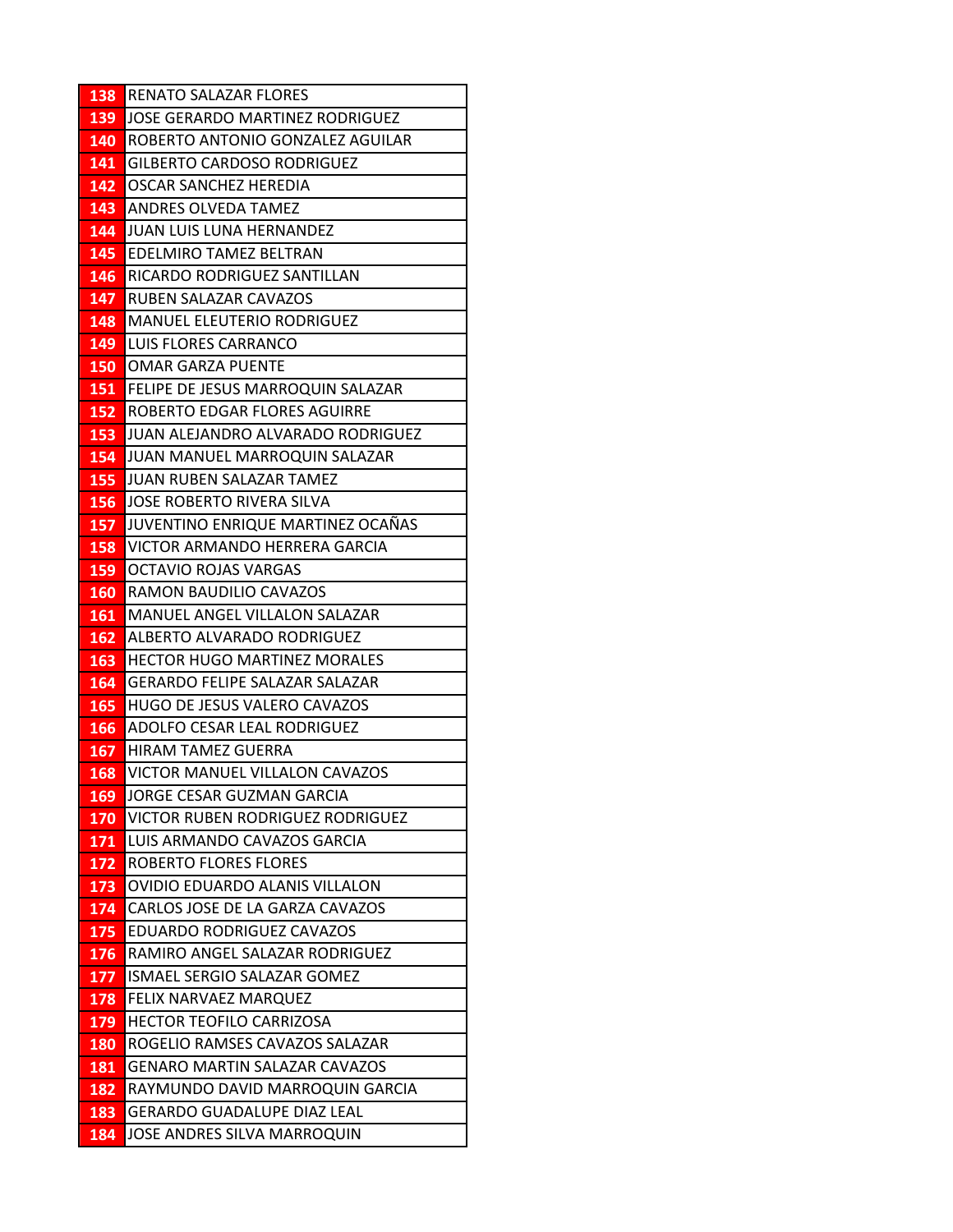| 185        | FRANCISCO GARZA OLVEDA                                    |
|------------|-----------------------------------------------------------|
| 186        | ADRIAN SALAZAR CAVAZOS                                    |
| 187        | <b>FELIX MORENO GARZA</b>                                 |
| 188        | RAUK TAMEZ CAVAZOS                                        |
| 189        | JOSE ELIAS SALAZAR GARCIA                                 |
| 190        | JORGE EDUARDO MENDOZA ALANIS                              |
| 191        | OSCAR SALAZAR CAVAZOS                                     |
| 192        | <b>AGUSTIN ANGEL SALAZAR CAVAZOS</b>                      |
| 193        | LUIS EDUARDO CAVAZOS MORALES                              |
| 194        | <b>ADRIAN CAVAZOS CARDENAS</b>                            |
| 195        | ARNULFO AGUIRRE LEAL                                      |
| 196        | ANGELBERTO GARCIA CANTU                                   |
| 197        | <b>AARON SALAS CAVAZOS</b>                                |
| 198        | JUAN CARLOS MARROQUIN                                     |
| 199        | OTONIEL FERNANDO AGUIRRE CAVAZOS                          |
| 200        | RAUL SERGIO DE LA GARZA VILLARREAL                        |
| 201        | <b>HUGO CAVAZOS AGUIRRE</b>                               |
| 202        | ALDO CAVAZOS ARREDONDO                                    |
| 203        | MANUEL ALAIN CAVAZOS ARREDONDO                            |
| 204        | <b>ANGEL RIVERA SILVA</b>                                 |
| 205        | JESUS ANGEL SALAZAR TAMEZ                                 |
| 206        | DAVID SALAZAR RORIGUEZ                                    |
| 207        | <b>FELIPE OLVERA SALAZAR</b>                              |
| 208        | <b>GUSTAVO FABIAN RODRIGUEZ MARROQUIN</b>                 |
| 209        | ORLANDO MUZQUIZ FLORES                                    |
| 210        | FILIBERTO SALAZAR LEYVA                                   |
| 211        | VICTOR MAUEL VILLALON CAVAZOS                             |
| 212        | JOSE MANUEL SANTILLAN RODRIGUEZ                           |
| 213        | <b>IRAM SILVA ALANIS</b>                                  |
| 214        | <b>MARIO ALBERTO ALANIS</b>                               |
| 215        | JOSE RICARDO MORALES VILLARREAL                           |
| 216        | ADRIAN MARROQUIN SALAZAR                                  |
| 217        | JUAN CARLOS GUZMAN GARCIA<br><b>EDILSON ROJAS CAVAZOS</b> |
| 218        | JAIRO SALAZAR LAZO                                        |
| 219<br>220 | RICARDO SANTIAGO VILLARREAL SALAZAR                       |
| 221        | <b>JOSE LUIS TAMEZ AGUIRRE</b>                            |
| 222        | ADOLFO JEFTE LOPEZ GUERRA                                 |
| 223        | JOSE HECTOR CAVAZOS CAVAZOS                               |
| 224        | <b>JORGE GUZMAN GARCIA</b>                                |
| 225        | SERGIO ALBERTO LOPEZ GUERRA                               |
| 226        | PABLO SANCHEZ MERAS                                       |
| 227        | <b>FELIPE OLVERA TALLEZ</b>                               |
| 228        | AGUSTIN SERGIO SALAZAR TAMEZ                              |
| 229        | EDUARDO AMIR HERNANDEZ                                    |
| 230        | ANIBAL SALAZAR LAZO                                       |
| <u>231</u> | <b>GUSTAVO BRITO PEREZ</b>                                |
|            |                                                           |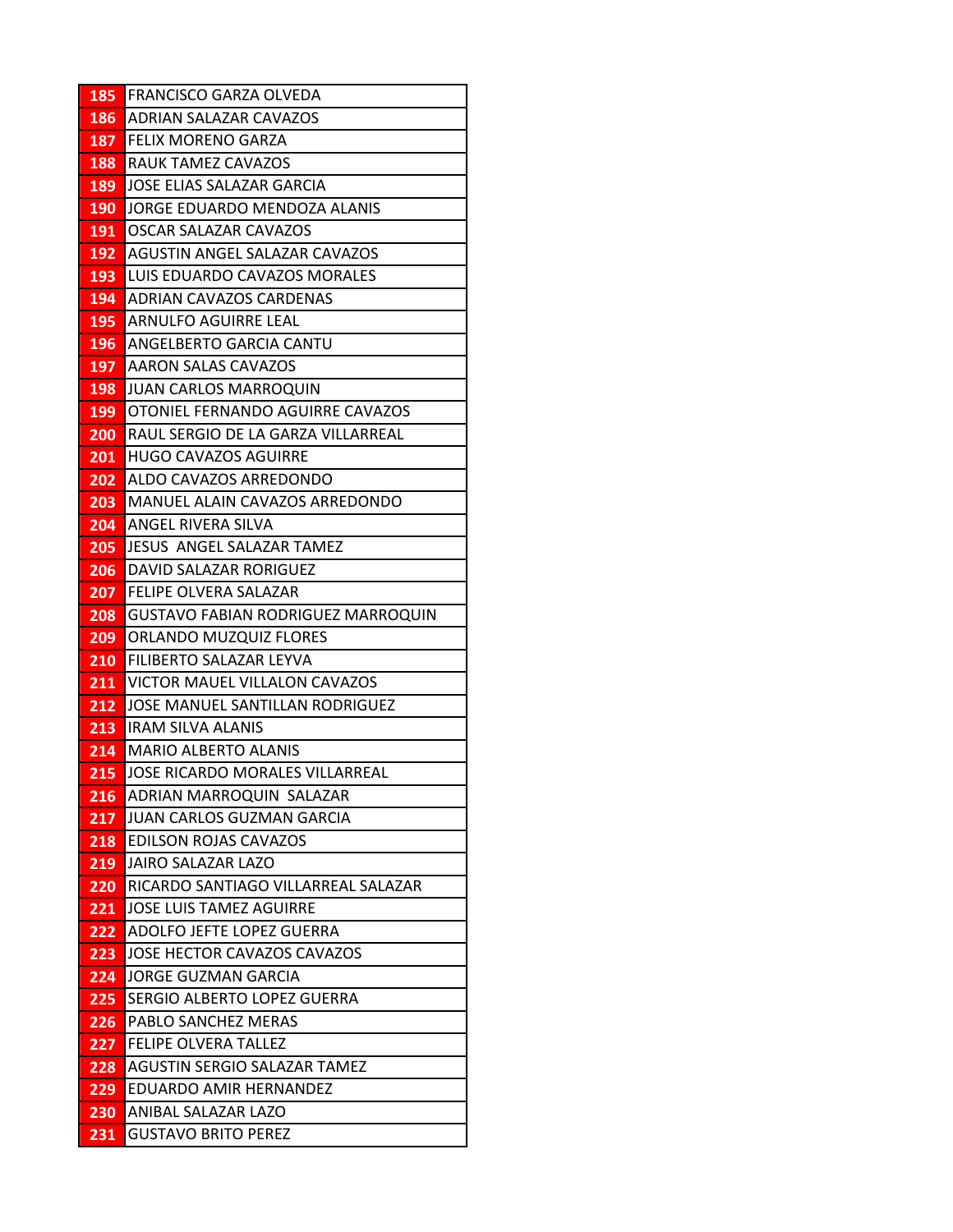| 232        | JAIME GUZMAN MARTINEZ                                  |
|------------|--------------------------------------------------------|
| 233        | ALEJANDRO ROJAS CAVAZOS                                |
| 234        | <b>GERARDO DE LA GARZA CAVAZOS</b>                     |
| 235        | ANGELBERTO GARCIAS MOYA                                |
| 236        | FELIX FABIAN MORENO CAVAZOS                            |
| 237        | EDGAR JEZEL ALANIS SAENZ                               |
| 238        | ARTEMIO SALAZAR LAZO                                   |
| 239        | OMAR MARROQUIN SALAZAR                                 |
| 240        | SAMUEL TAMEZ TREVIÑO                                   |
| 241        | JESUS EDUARDO LEAL GONZALEZ                            |
| 242        | ENRIQUE ARMANDO SALAZAR FLORES                         |
| 243        | <b>EDUARDO RODRIGUEZ CAVAZOS</b>                       |
| 244        | RAMIRO ANGEL SALAZAR RODRIGUEZ                         |
| 245        | OSCAR JOEL TAMEZ GARCIA                                |
| 246        | JOEL SANTOS RODRIGUEZ RODRIGUEZ                        |
| 247        | <b>ANDRES MARROQUIN VALDES</b>                         |
| 248        | <b>GABRIEL LEAL CAVAZOS</b>                            |
| 249        | JOSE MANUEL FLORES VALDEZ                              |
| 250        | FERNANDO LEAL MARROQUIN                                |
| 251        | HUGO ARMANDO SALAZAR TAMEZ                             |
| 252        | OSCAR MARROQUIN SALAS                                  |
| 253        | <b>MARTIN HERNANDEZ PEREZ</b>                          |
| 254        | JOSE SANTOS CARDOZA FLORES                             |
| 255        | JORGE LUIS ZAMORA GARZA                                |
| 256        | ALONSO CAVAZOS MORALES                                 |
| 257        | <b>GILBERTO VILLARREAL PEREZ</b>                       |
| 258        | <b>AGUSTIN GARZA MARTINEZ</b>                          |
| 259        | LUIS EMANUEL GUERRERO GARZA<br>EMANUEL SALAZAR CAVAZOS |
| 260        |                                                        |
| 261        | FIDEL GARZA MONTALVO<br>ERIK SALAZAR RODRIGUEZ         |
| 262<br>263 | JULIA PEREZ PIÑA                                       |
| 264        | TELMA GARZA VEGA                                       |
| 265        | SILVIA SALAZAR GUZMAN                                  |
| 266        | AMANDA GONZALEZ LEDESMA                                |
| 267        | EVA ELENA CHAPA DE LA CERDA                            |
| 268        | VIGINIA GUADALUPE GARCIA AGUIRRE                       |
| 269        | SILVIA CARRANCO VILLARREAL                             |
| 270        | <b>JUANITA SANCHEZ HERRERA</b>                         |
| 271        | PETRA RODRIGUEZ ALBA                                   |
| 272        | SAN JUANA SALAZAR LEAL                                 |
| 273        | AURORA HURTADO VEGA                                    |
| 274        | ROSA MATILDE RODRIGUEZ                                 |
| 275        | SILVIA YURIDIA RODRIGUEZ                               |
| 276        | ANDREA FLORES CABALLERO                                |
| 277        | GABRIELA M. BOCANEGRA DIAZ                             |
| 278        | ROSA MARIA SALAZAR FLORES                              |
|            |                                                        |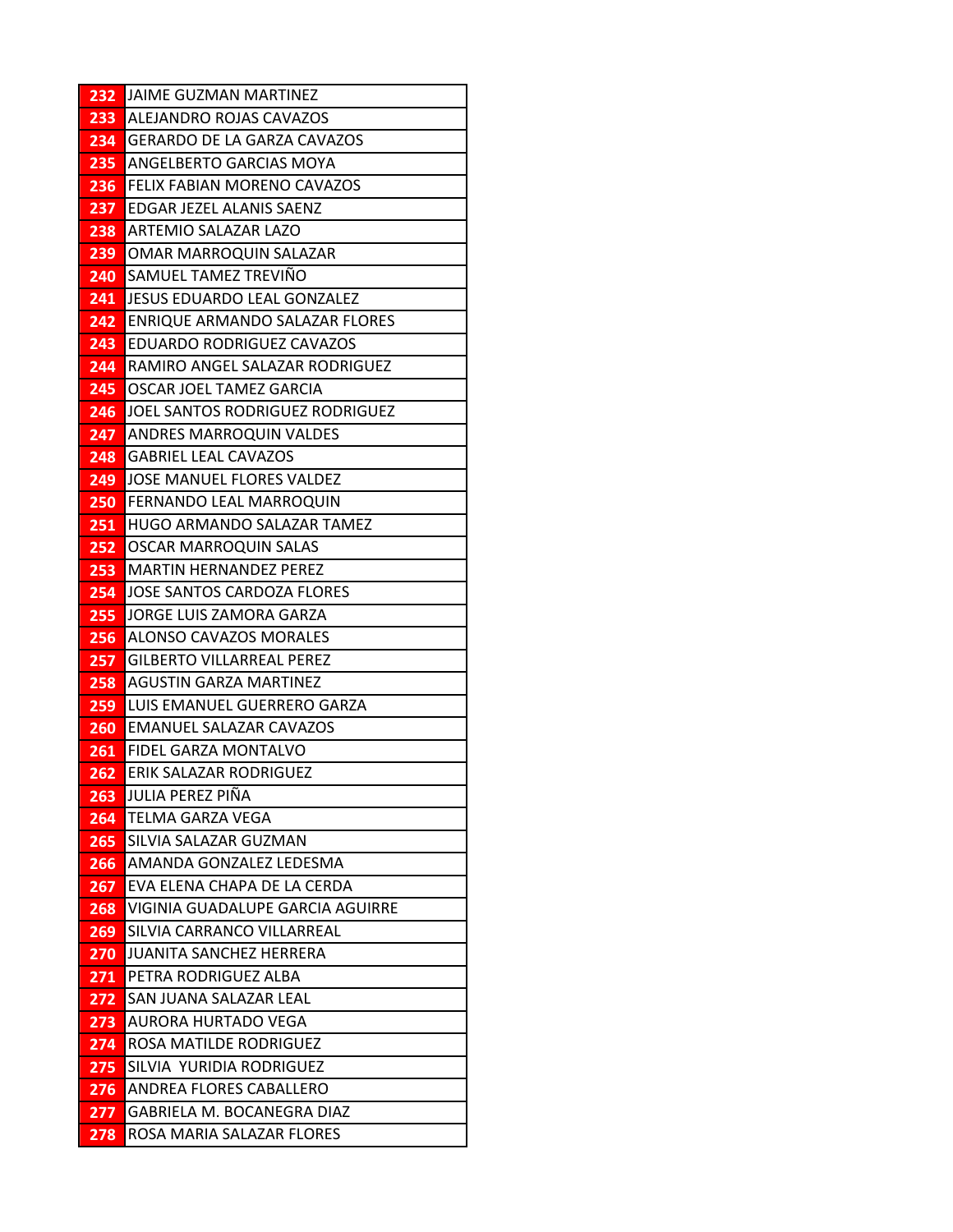| 279        | <b>BLANCA NELLY GARCIA LEAL</b>                                          |
|------------|--------------------------------------------------------------------------|
| 280        | HILDA CASTILLO DE AZAGOITA                                               |
| 281        | <b>GUADALUPE LUNA HERNANDEZ</b>                                          |
| 282        | MARIA VICTORIA AGULAR BRAVO                                              |
| 283        | SILVIA PATRICIA DE LA GARZA CAVAZOS                                      |
| 284        | BERTHA ALICIA CARDONA SILVA                                              |
| 285        | SUANA CAVAZOS SILVA                                                      |
| 286        | LAURA DELGADO BAÑUELOS                                                   |
| 287        | GLORIA CONCEPCION DE LA GARA CAVAZOS                                     |
| 288        | LETICIA CARDONA SILVA                                                    |
| 289        | EVA PATRICIA SALAZAR MARROQUIN                                           |
| 290        | ARMINDA NELLY MANCILLAS GARZA                                            |
| 291        | LAURA CAVAZOS LEAL                                                       |
| 292        | DIANA MARROQUIN SALAZAR                                                  |
| 293        | <b>LEONOR SALAZAR ALANIS</b>                                             |
| 294        | JUANA ALICIA BENAVIDES ROEL                                              |
| 295        | <b>IRENE GARZA SILVA</b>                                                 |
| 296        | ROSA DEL CARMEN CAVAZOS GARZA                                            |
| 297        | NORMA LETICIA GONZALEZ CAVAZOS                                           |
| 298        | AVELINA CRUZ SILVA                                                       |
| 299        | OLGA LUDIVINA RODRIGUEZ FLORES                                           |
| 300        | <b>CECILIA FLORES TAMEZ</b>                                              |
| 301        | <b>MAYRA PIÑA CABOS</b>                                                  |
| 302        | AURORA MARGARICA CAVAZOS GARZA                                           |
| 303        | MARIA VIRGINIA CAVAZOS GARZA                                             |
| 304        | <b>GLENDA VERONICA CAVAZOS MORALES</b>                                   |
| 305        | REBECA MARTHA MARROQUIN RODRIGUEZ                                        |
| 306        | ERNESTINA RODRIGUEZ SALDIVAR                                             |
| 307        | REYNA DELGADO CHACON                                                     |
| 308        | MARTHA LIZETH AYALA GARCIA                                               |
| 309        | IRMA PATRICIA VILLALON SALAZAR                                           |
| 310        | PATRICIA GUZMAN TAMEZ                                                    |
| 311        | MARIA ROSA DE LA TORRE HUERTA                                            |
| 312        | HILDA ANTONIO ORDUÑO                                                     |
| 313        | ROSSANA CAVAZOS CAVAZOS                                                  |
| 314        | <b>EMILIA ALANIS DE ALMAGUER</b>                                         |
| 315        | LILIANA DEL CARMEN CAVAZOS CAVAZOS<br><b>GABRIELA GONZALEZ TOLENTINO</b> |
| 316<br>317 | <b>MARTHA LETICIA LPEZ GARCIA</b>                                        |
| 318        | <b>ILDA GUADALUPE GUERRA MORALES</b>                                     |
| 319        | SUSANA GUADALUPE SALAZAR SALAZAR                                         |
|            | NORMA CAVAZOS SILVA                                                      |
| 320<br>321 | <b>MARY VILLARREAL GONZALEZ</b>                                          |
| 322        | ROSA MARIA MARROQUIN RODRIGUEZ                                           |
| 323        | CINTHIA ALMAGUER MARROQUIN                                               |
| 324        | BERENICE PADILLA CAVAZOS                                                 |
| 325        | MONICA GABRIELA MARROQUIN                                                |
|            |                                                                          |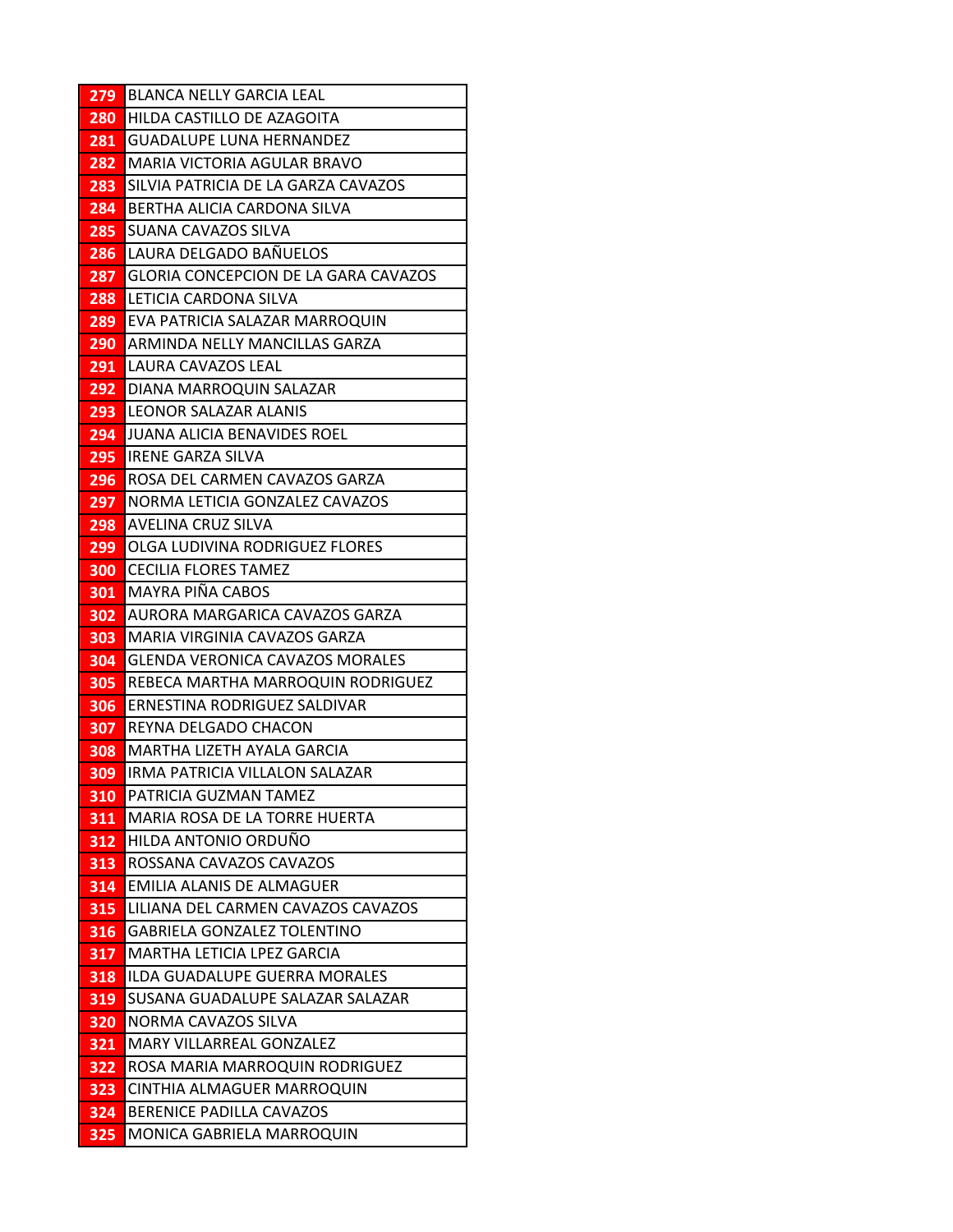| SUSANA MARCELA MARROQUIN SALAZAR<br>327          |  |
|--------------------------------------------------|--|
|                                                  |  |
| <b>ARACELI GUADALUPE VILLALON CAVAZOS</b><br>328 |  |
| <b>GLORIA ALANIS DE LA GARZA</b><br>329          |  |
| MAYRA GUADALUPE GARCIA ACOSTA<br>330             |  |
| KAREN ALANIS DE LA GARZA<br>331                  |  |
| MAYRA DE LA GARZA VILLARREAL<br>332              |  |
| PAULINA MARROQUIN SALAZAR<br>333                 |  |
| MIRIAM RODRIGUEZ CAVAZOS<br>334                  |  |
| ILIANA ARELY LOPEZ GUERRA<br>335                 |  |
| ALMA LAURA MORALES SILVA<br>336                  |  |
| <b>PRICILA RODRIGUEZ ALANIS</b><br>337           |  |
| <b>MONICA MARTINEZ GONZALEZ</b><br>338           |  |
| TERESA DEL CARMEN AGUIRRE JIMENEZ<br>339         |  |
| SINDY LUCIA FLORES MARTINEZ<br>340               |  |
| ERIKA RUBI CAVAZOS CAVAZOS<br>341                |  |
| SYLVIA VIVIANA SALAZAR GARCIA<br>342             |  |
| <b>BLANCA AIME MARROQUIN SANCHEZ</b><br>343      |  |
| JESSICA MARIA SALAZAR RODRGUEZ<br>344            |  |
| 345<br>ALEJANDRA GUZMAN VALDEZ                   |  |
| MAYRA JANETH CARDENAS CASTELLANOS<br>346         |  |
| <b>NELLY SANCHEZ MERAZ</b><br>347                |  |
| LESLY MARIA ROJAS AGUIRRE<br>348                 |  |
| ELENA MARGARITA SALAZAR CAVAZOS<br>349           |  |
| AIDA CAVAZOS FLORES<br>350                       |  |
| LILIANA CHAPA LOPEZ<br>351                       |  |
| ALEJANDRA SALAZAR GUZMAN<br>352                  |  |
| KAREN DENISSE SALAZAR MARROQUIN<br>353           |  |
| 354<br>ANAHI SALAZAR LEYVA                       |  |
| TERESA BERENICE SALAZAR MARROQUIN<br>355         |  |
| OLGA SALAZAR LEYVA<br>356                        |  |
| 357<br><b>GRACIELA YARESI IRAMO LEAL</b>         |  |
| PERLA TAMEZ AGUIRRE<br>358<br>LETICIA GARZA MEZA |  |
| 359<br>MIRTHALA AGUIRRE SALAZAR                  |  |
| 360<br>MARIA ELENA CAVAZOS CARDOSO<br>361        |  |
| MINERVA CAVAZOS MORALES<br>362                   |  |
| ELSA SALAZAR SILVA<br>363                        |  |
| CLAUDIA JANET CAVAZOS GARCIA<br>364              |  |
| ROCIO SILVA SALAZAR<br>365                       |  |
| ANAHI ARJONA CAVAZOS<br>366                      |  |
| MALENA CAVAZOS CAVAZOS<br>367                    |  |
| VIRGINIA ESCAMILLA ROCHA<br>368                  |  |
| MARTHA PATRICIA MARTINEZ MORALES<br>369          |  |
| 370<br>CECILIA AGUIRRE SALAZAR                   |  |
|                                                  |  |
| ROSA LAURA AGUIRRE TAMEZ<br>371                  |  |